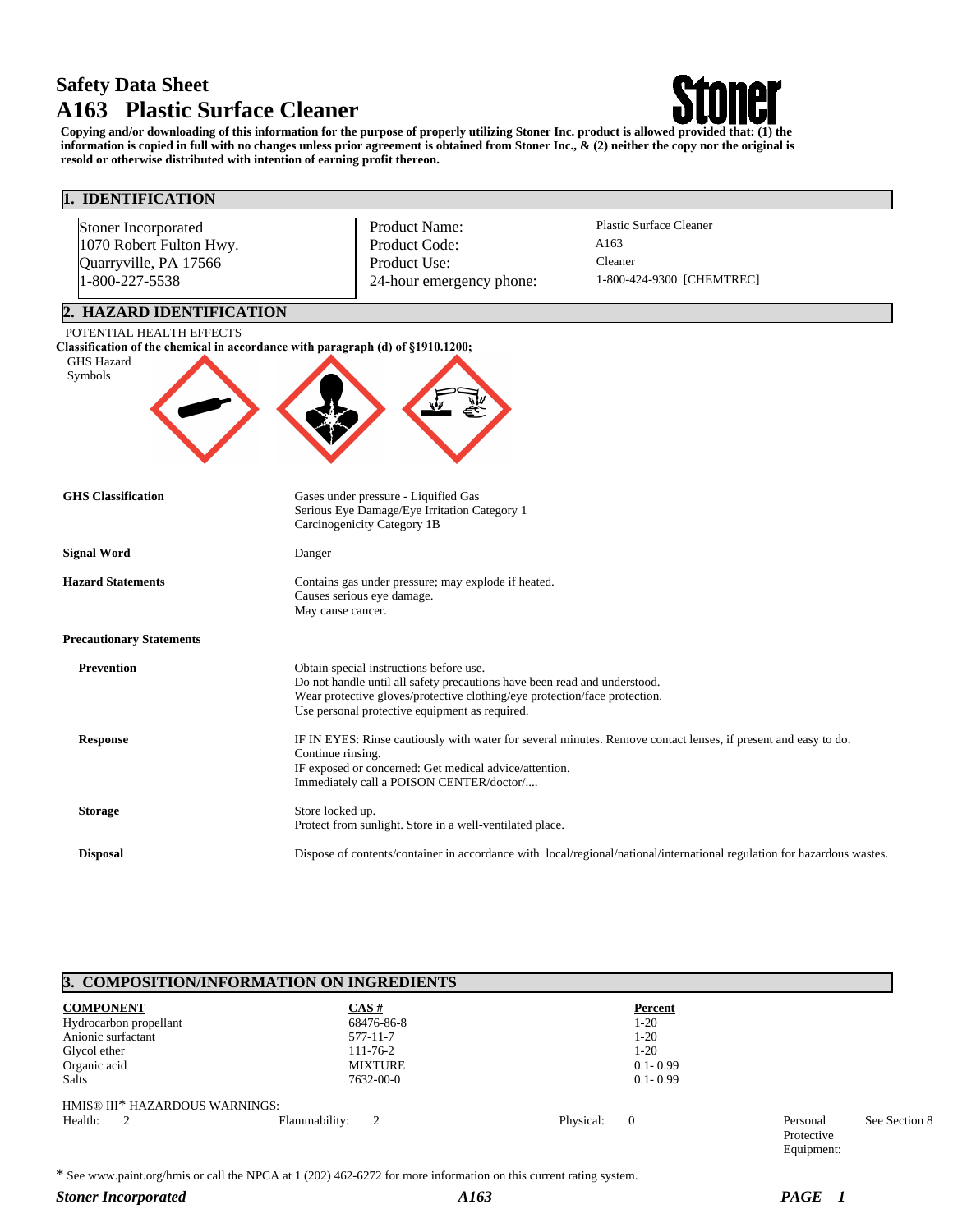### **4. FIRST AID MEASURES**

| Eyes:                | Immediately flush eyes gently with plenty of water for at least 15 minutes while holding eyelids apart. If symptoms persist or there                                             |
|----------------------|----------------------------------------------------------------------------------------------------------------------------------------------------------------------------------|
|                      | is visual difficulty, seek medical attention.                                                                                                                                    |
| <b>Skin Contact:</b> | In case of contact, immediately wash contaminated area with plenty of water for at least 15 minutes. Seek medical attention if                                                   |
|                      | symptoms persist. Wash clothing before reuse. For liquid contact, treat for frostbite if necessary.                                                                              |
| Ingestion:           | Ingestion is an unlikely route of exposure. Contact a physician, medical facility, or poison control center for advice on whether to                                             |
|                      | induce vomiting.                                                                                                                                                                 |
| Inhalation:          | Remove to fresh air. If not breathing, give artificial respiration. If breathing is difficult, give oxygen. Keep the victim warm and<br>quiet. Seek immediate medical attention. |

#### NOTES TO PHYSICIAN:

No additional first aid information available.

## **5. FIRE FIGHTING MEASURES**

| Fire and/or Explosion Hazards: | Product is water based material, containing minor amounts of flammable ingredients. This product contains a<br>component(s) that is considered an extremely flammable gas(es), which has vapors that are heavier than air and<br>may travel along the ground or be moved by ventilation and ignited by heat, pilot lights, or other flames and |
|--------------------------------|------------------------------------------------------------------------------------------------------------------------------------------------------------------------------------------------------------------------------------------------------------------------------------------------------------------------------------------------|
| Fire Fighting Instructions:    | ignition sources at locations distant from the material's handling point.<br>Use CO2, foam or dry chemical. Water is generally not effective and may spread fire; however, water spray may<br>be used from a safe distance to cool closed containers and protect surrounding area.                                                             |

#### **6. ACCIDENTAL RELEASE MEASURES**

#### STEPS TO BE TAKEN IF MATERIAL IS RELEASED OR SPILLED:

Remove all sources of ignition. Wear appropriate personal protective equipment (PPE). Stop or reduce discharge if it can be done safely. Ventilate contaminated area. Avoid run-off into storm sewers and ditches which may lead to natural waterways. If runoff occurs, notify authorities as required. Clean up with absorbent material. Place absorbent materials into container and close it tightly. Dispose of container properly. Place waste material into container and close it tightly. Dispose of container properly.

# **7. HANDLING AND STORAGE**

Handling: This material can be harmful or irritating. Use with adequate ventilation. Normal precautions common to safe manufacturing practice should be followed in handling and storage. Avoid prolonged or repeated breathing of vapor. Avoid prolonged or repeated contact with skin. Wash hands thoroughly after handling. If ventilation is not sufficient, wear proper respiratory equipment. Avoid prolonged or repeated contact with skin. Do not use near ignition sources. Avoid prolonged or repeated breathing of vapor. Storage: Do not store at temperatures above 120 degrees F. Store away from incompatible materials such as materials that support combustion (oxidizing materials) and corrosive materials (strong acids or bases). Keep from freezing. Store at temperatures between 45° and 99° F. Normal precautions common to safe manufacturing practice should be followed in handling and storage. Store in a cool, dry, well ventilated area away from all sources of ignition.

### **8. EXPOSURE CONTROLS / PERSONAL PROTECTION**

| <b>Engineering Controls:</b>               | Ventilation is required to maintain operator exposure below published exposure limits. Ventilation should be adequate to<br>prevent exposures above the limits indicated below in this section of the MSDS (from known, suspected or apparent adverse<br>effects). Local exhaust should be used in areas where exposure limits may be exceeded.    |                                |                                    |                                 |  |
|--------------------------------------------|----------------------------------------------------------------------------------------------------------------------------------------------------------------------------------------------------------------------------------------------------------------------------------------------------------------------------------------------------|--------------------------------|------------------------------------|---------------------------------|--|
| Eye Protection:                            | Wear chemically resistant safety glasses with side shields when handling this product. Wear additional eye protection such as<br>chemical splash goggles and/or face shield when the possibility exists for eye contact with splashing or spraying liquid or<br>airborne material. Do not wear contact lenses. Have an eye wash station available. |                                |                                    |                                 |  |
| <b>Skin Protection:</b>                    | The use of chemically resistant gloves is recommended if there is any possibility of prolonged or repeated liquid contact with<br>skin.                                                                                                                                                                                                            |                                |                                    |                                 |  |
| <b>Respiratory Protection:</b>             | Use NIOSH approved respirator where there is likelihood of inhalation of the product mist, spray or aerosol.                                                                                                                                                                                                                                       |                                |                                    |                                 |  |
| <b>COMPONENT</b><br>Hydrocarbon propellant | CAS#<br>68476-86-8                                                                                                                                                                                                                                                                                                                                 | <b>ACGIH TLV</b><br>$1000$ ppm | <b>OSHA PEL</b><br>Not established | <b>OTHER</b><br>Not established |  |
| Anionic surfactant                         | 577-11-7                                                                                                                                                                                                                                                                                                                                           | Not established                | Not established                    | 10 mg/m3 TWA (WEEL)             |  |
| Glycol ether                               | $111 - 76 - 2$                                                                                                                                                                                                                                                                                                                                     | 20 ppm [skin]                  | Not established                    | Not established                 |  |
| Organic acid                               | <b>MIXTURE</b>                                                                                                                                                                                                                                                                                                                                     | Not established                | $2 \text{ mg/m}^3$                 | Not established                 |  |
| Salts                                      | 7632-00-0                                                                                                                                                                                                                                                                                                                                          | Not established                | Not established                    | Not established                 |  |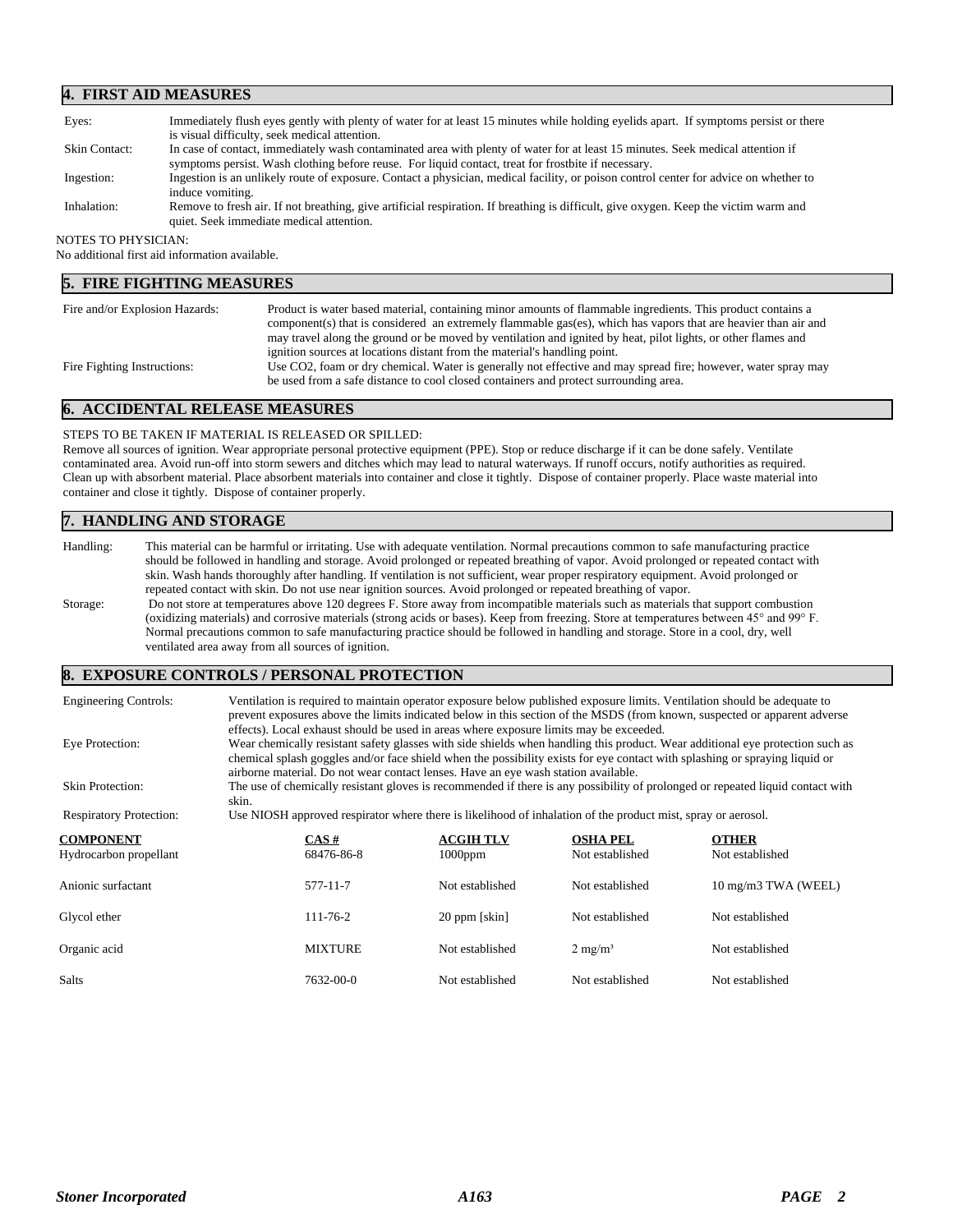# **9. PHYSICAL AND CHEMICAL PROPERTIES**

Boiling Point ( $\mathrm{P}$ ):

Percent VOCs (%):

# **10. STABILITY AND REACTION**

Physical State: Aerosol can Lower Flammability Limit (%): Not applicable<br>Appearance: Clear Colorless Upper Flammability Limit (%): Not applicable Upper Flammability Limit (%): Odor: Slight Alcohol Vapor Pressure (PSIG @ 70°F): 48.0<br>Odor Threshold: None None Vapor Density [air = 1]: 1.08 Odor Threshold: None None Vapor Density [air = 1]: 1.08<br>
pH: 10 - 11.5 Nelative Density (H2O=1): 0.99 pH: 10 - 11.5 Relative Density (H2O=1): Melting/Freezing Point (°F): No data available Solubility in Water: Not determined<br>Boiling Point (°F): No data available Partial Coefficient: n- No data availab octanol/water: Flash Point (°F PMCC): Not applicable Autoignition Temperature (°F): Not applicable Evaporation Rate: Not determined Decomposition Temperature (°F): No data available Decomposition Temperature (°F): Flammability (solid, gas): No data available Viscosity, dynamic (cSt): No data available<br>Percent VOCs (%): 1-20

No data available

Aquatic LC50 (96h) Algae 6500 - 13000 mg/L

Chemical Stability: Stable.

Conditions to Avoid: Avoid contact with: Strong oxidizing agents. Ignition sources such as open flames, sparks, static discharges or glowing metal surfaces. Strong alkalies. Decomposition Products: Burning can produce the following combustion products: Carbon dioxide and carbon monoxide. Oxides of sulfur.

# **11. TOXICOLOGICAL INFORMATION**

| Reproductive & Developmental<br>Toxicity: | No data available. |                                                    |  |
|-------------------------------------------|--------------------|----------------------------------------------------|--|
| Ingredient                                | $CAS \#$           | <b>Toxicological Data</b>                          |  |
| Hydrocarbon propellant                    | 68476-86-8         | No data available                                  |  |
|                                           |                    | Inhalation LC50 $(4h)$ Rat 658 mg/L                |  |
| Anionic surfactant                        | 577-11-7           | Oral LD50 Rat 9460 mg/kg                           |  |
| Glycol ether                              | $111 - 76 - 2$     | Dermal LD50 Mouse $>$ 3500 mg/kg                   |  |
|                                           |                    | Oral LD50 Rat $= 2000$ mg/kg                       |  |
|                                           |                    | Inhalation LC50 (6h) $\text{Rat} > 3 \text{ mg/L}$ |  |

#### **12. ECOLOGICAL INFORMATION**

| <b>Ecological Toxicity:</b><br>Mobility:<br>Degradability: | No data available<br>No data available<br>Readily biodegradable. Information given is based on data obtained from similar products. |                                                                                                                  |
|------------------------------------------------------------|-------------------------------------------------------------------------------------------------------------------------------------|------------------------------------------------------------------------------------------------------------------|
| Ingredient<br>Glycol ether                                 | CAS #<br>$111 - 76 - 2$                                                                                                             | <b>Toxicological Data</b><br>Aquatic LC50 (96h) MINNOW = $72860$ mg/L<br>Aquatic LC50 (48h) Daphnia $> 100$ mg/L |

### **13. DISPOSAL CONSIDERATIONS**

Disposal : Dispose according to Federal, State and local regulations.

### **14. TRANSPORTATION INFORMATION**

| Agency      | <b>UN Number</b> | <b>Proper Shipping name</b> | <b>Hazard Class</b> | <b>Packing Group</b> |
|-------------|------------------|-----------------------------|---------------------|----------------------|
| <b>DOT</b>  | UN1950           | Aerosols, Non-Flammable†    | 2.2                 | Not applicable       |
| <b>IATA</b> | <b>ID8000</b>    | Consumer Commodity†         |                     | Not applicable       |
| <b>IMDG</b> | UN1950           | Aerosols, Non-Flammable†    | 2.2                 | Not applicable       |

† "Limited Quantities" may be applicable for this transportation mode.

### **15. REGULATORY INFORMATION**

| Warning: This product contains the following chemicals that are subject to reporting requirements for the following regulatory bodies listed below: |          |             |                        |  |
|-----------------------------------------------------------------------------------------------------------------------------------------------------|----------|-------------|------------------------|--|
| <b>COMPONENT</b>                                                                                                                                    | $CAS \#$ | % BY WEIGHT | <b>Regulatory Body</b> |  |
| No components listed in this section.                                                                                                               |          |             | SARA Section 313       |  |
| Warning: This product may contain chemicals known to the State of California to cause cancer. See list below.                                       |          |             |                        |  |
| No components listed in this section.                                                                                                               |          |             | Prop65 Cancer          |  |
| Warning: This product may contain chemicals known to the State of California to cause birth defects. See list below.                                |          |             |                        |  |
| No components listed in this section.                                                                                                               |          |             | Prop65 Birth Defects   |  |
| All components of this product are listed on the TSCA inventory.                                                                                    |          |             |                        |  |

# **16. OTHER INFORMATION**

Other Information : MSDS Prepared by L. Dean Swartz, MSDS Coordinator

Version Date: 08/26/15